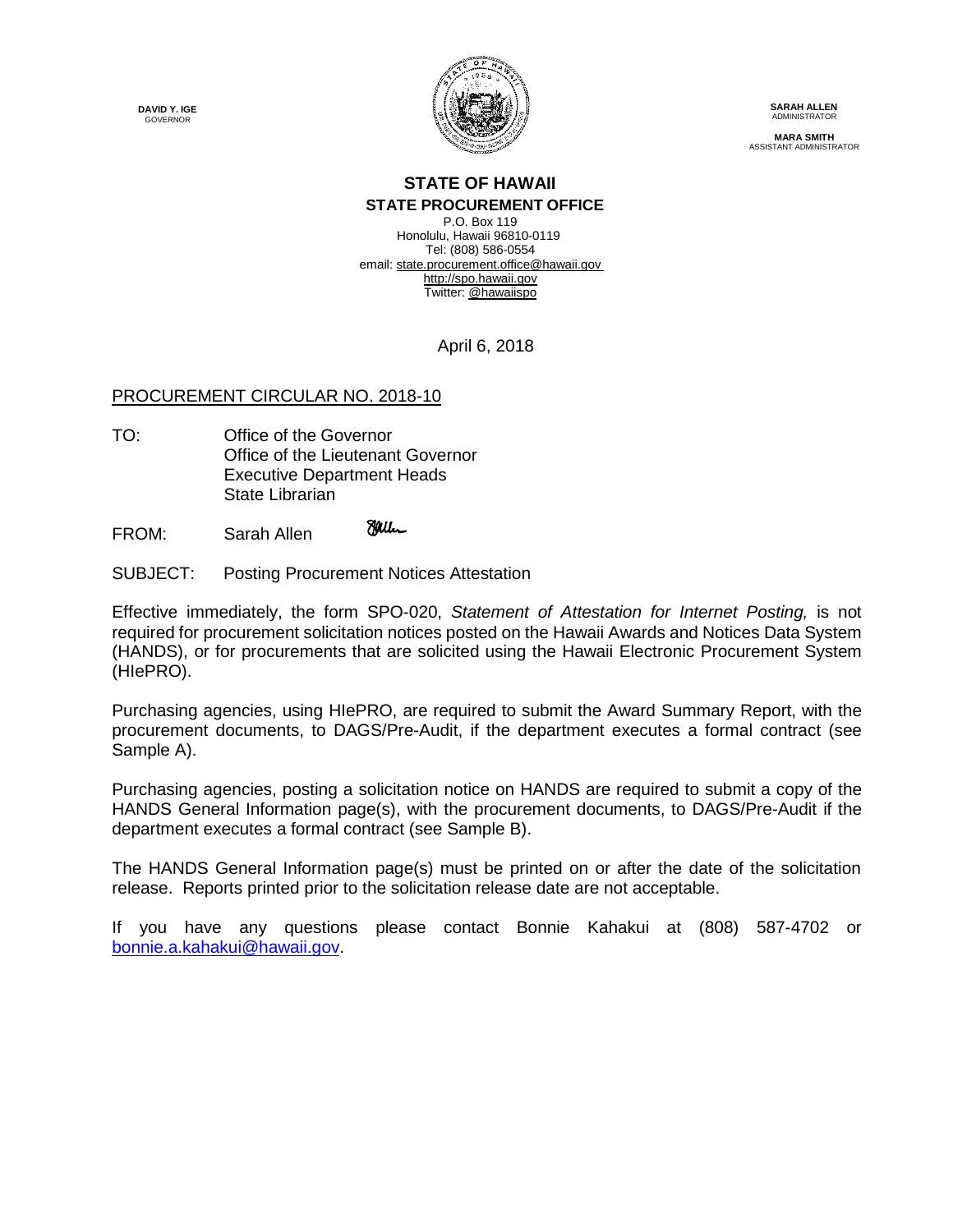

# Contract Award Summary Report

# Awarding Agency

| Department:                    | <b>State Procurement Office</b>                                                      |                                                                                                             |  |
|--------------------------------|--------------------------------------------------------------------------------------|-------------------------------------------------------------------------------------------------------------|--|
| Division:                      | Purchasing                                                                           |                                                                                                             |  |
| Requestor Division: Purchasing |                                                                                      |                                                                                                             |  |
| <b>Buyer Name:</b>             | Mato, Stanton D                                                                      | Requestor Name:<br>Mato, Stanton D                                                                          |  |
| <b>Buyer Email:</b>            | stanton.d.mato@hawaii.gov                                                            | Date Request Submitted:<br>02/05/2018                                                                       |  |
| Award                          |                                                                                      |                                                                                                             |  |
| Award Number: 4465             |                                                                                      | Contrac<br>umber:<br><b>IFB 18-004-SW</b>                                                                   |  |
| <b>Award Title:</b>            | Long Distance Telephone Services                                                     | ate.<br>02/16/2018 09:29 AM<br>aro.                                                                         |  |
| <b>Contract Start:</b>         | 03/18/2018                                                                           | ct End:<br>03/17/2021<br>ont                                                                                |  |
| <b>Competition Comments:</b>   |                                                                                      |                                                                                                             |  |
| <b>General Comments:</b>       | AT&T Corp Total Survey Pric<br>Price should read \$372,<br>67.                       | was entered incorrectly. The correct Total Sum Bid                                                          |  |
|                                | Justification for not selecting the lowest bidder:                                   |                                                                                                             |  |
|                                | responsive and responsible in <b>Analytic to FB-18-004-SW.</b>                       | Hawaiian Telcom, Inc. was selected as the coardee based on submitting the lowest Total Sum Bid Price and is |  |
| Awardee                        |                                                                                      |                                                                                                             |  |
| Awardee Legal Name:            | Hawaiian Telcom, Inc.                                                                |                                                                                                             |  |
| Awardee DBA:                   | <b>Hawaiian Telcom</b>                                                               |                                                                                                             |  |
| Awardee Address:               | 1177 Bishop Street, A-12, Honolulu, HI 96813                                         |                                                                                                             |  |
| Awardee Contact:               | Stephanie Saxton                                                                     |                                                                                                             |  |
| Compliance:                    | Yes (02/16/2018 09:29 AM) Original award<br>Yes (03/09/2018 07:36 AM) Current Status |                                                                                                             |  |

## Award Approvals

| Approver Name              | Date & Time Approved |
|----------------------------|----------------------|
| Tsuruda-Kashiwabara, Donna | 02/16/2018 09:57 AM  |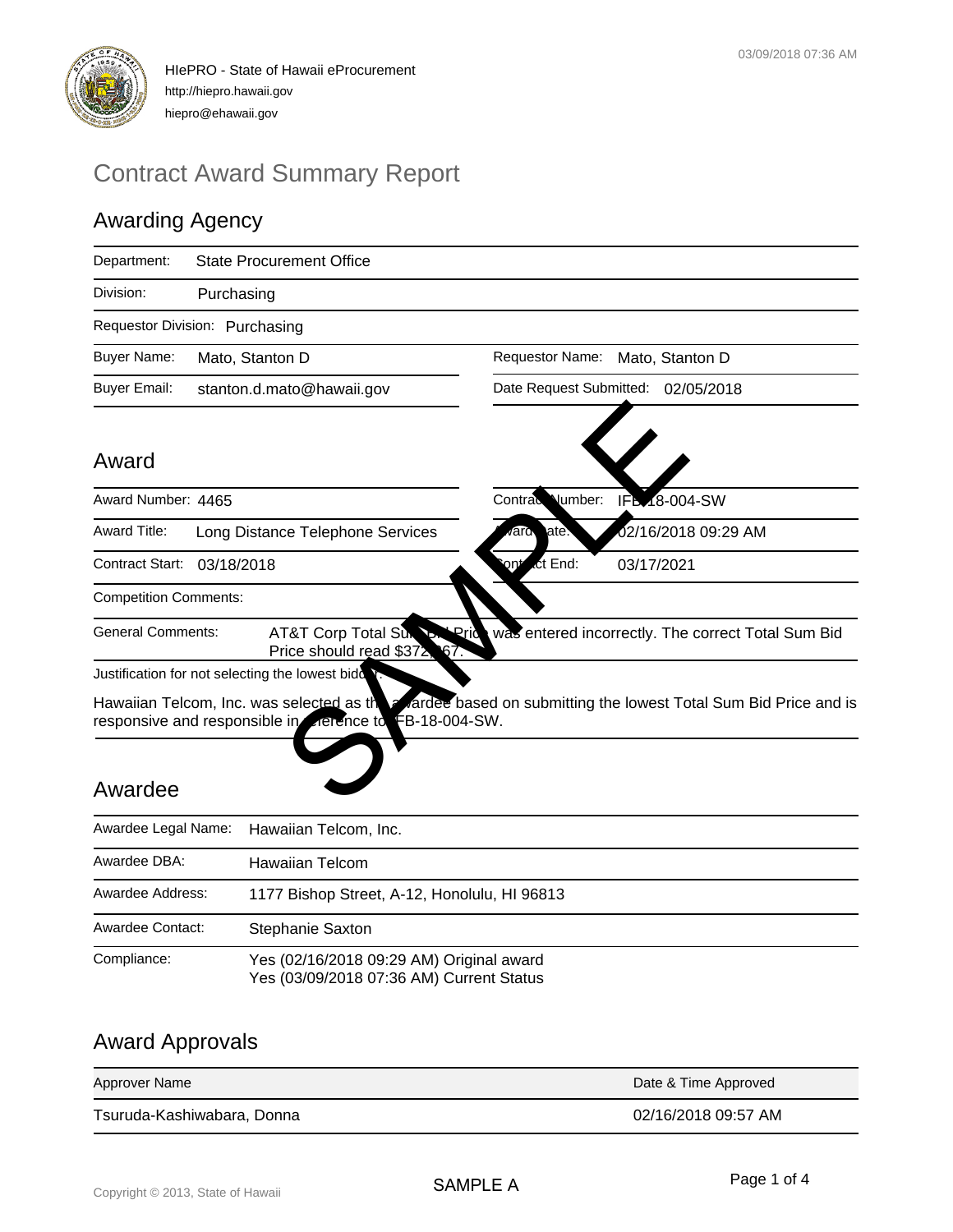**Amendments** 

#### Amendment Award Instructions

#### Amendments Attachments



| Line | Description                                                                                                                                                                                                            |
|------|------------------------------------------------------------------------------------------------------------------------------------------------------------------------------------------------------------------------|
|      | Direct Distance Dialing (Interstate, International, and Inter-Island), Toll Free Calling, ISDN BRI, ISDN<br>PRI, Calling Card, Directory Assistance, Operator Assistance Toll Calling, Billing, Management<br>Reports. |

#### **Abstract**

| Line | Vendor Name           | Unit of Measure | Quantitv                 | Unit Price                | Total Price  |
|------|-----------------------|-----------------|--------------------------|---------------------------|--------------|
|      | AT&T                  | <b>LOT</b>      | 1.0000000000 \$10,465.00 |                           | \$10,465.00  |
|      | Hawaiian Telcom, Inc. | LOT             |                          | 1.0000000000 \$313,194.62 | \$313,194.62 |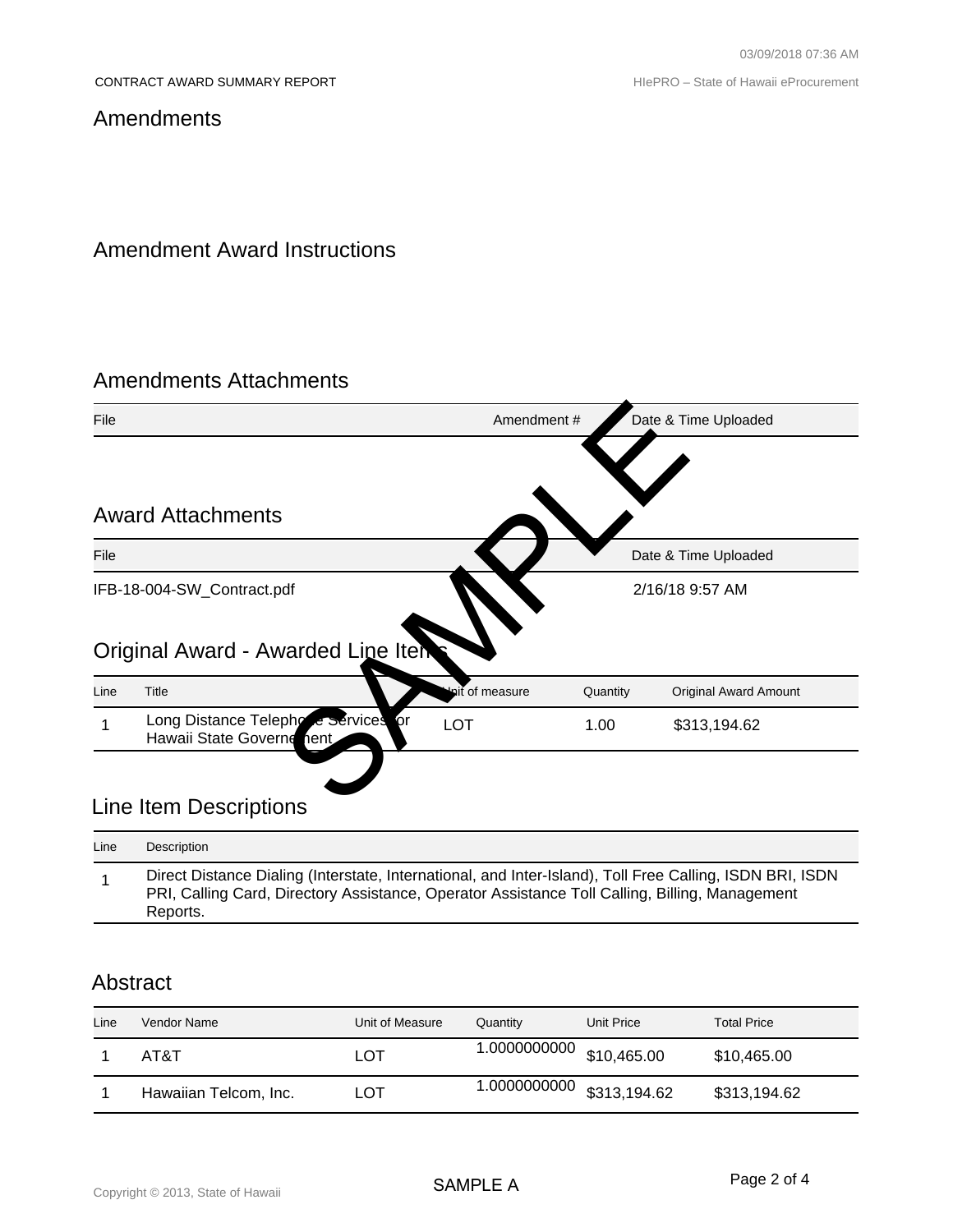#### **Solicitation**

Short Title: Long Distance Telephone Services

01/12/2018 Release Date:

Method of Procurement: Competitive Sealed Bidding (IFB)

| B18000995-03 | Scheduled Start: 03/18/2018 |  |
|--------------|-----------------------------|--|
|              |                             |  |

Scheduled End or Delivery: 03/17/2021

Due Date: 02/12/2018 04:30 PM

Number of Notices Sent: 1

## Solicitation Approvals

| 02/05/2018 01:49 PM<br>Tsuruda-Kashiwabara, Donna<br><b>Solicitation Addenda</b><br>Addendum Number<br>Date Issued<br>Reaso<br>01/19/2018<br>B18000995-01<br>Perform Ace, 2.2.1 Circuit Parameters.<br>01/29/2018<br>B18000995-02<br>8, 4. 0pm HST.<br>02/05/2018<br>B18000995-03<br>Section 4.11 Sales Reports. | Approver Name | Date & Time Approved                                                                                                                                                                                                                                                                                   |
|------------------------------------------------------------------------------------------------------------------------------------------------------------------------------------------------------------------------------------------------------------------------------------------------------------------|---------------|--------------------------------------------------------------------------------------------------------------------------------------------------------------------------------------------------------------------------------------------------------------------------------------------------------|
|                                                                                                                                                                                                                                                                                                                  |               |                                                                                                                                                                                                                                                                                                        |
|                                                                                                                                                                                                                                                                                                                  |               |                                                                                                                                                                                                                                                                                                        |
|                                                                                                                                                                                                                                                                                                                  |               |                                                                                                                                                                                                                                                                                                        |
|                                                                                                                                                                                                                                                                                                                  |               | Ad endum is issued to revise IFB Section 2.2 Network                                                                                                                                                                                                                                                   |
|                                                                                                                                                                                                                                                                                                                  |               | IFB 8-004-SW bid due date is changed to February                                                                                                                                                                                                                                                       |
|                                                                                                                                                                                                                                                                                                                  |               | <b>S At Jendum No. 3 covers the following. Response to</b><br><b>Restions</b> ; Amend Section 1.3 Timetable; Amend Section<br>2.1.3 Calling Card, Section 2.1.3.1 and Section 2.1.3.2;<br>mend Section 2.2.1 Circuit Parameters; Amend Section<br>2.5.3 Management Reports, and Section 2.5.3.1; Amend |
| Solicitation Addenda Approvals<br>Addendum Number<br>Data 8. Time Annroved<br>Annrover                                                                                                                                                                                                                           |               |                                                                                                                                                                                                                                                                                                        |

# Addendum Number Approver Approver Approver Approved Addendum Date & Time Approved B18000995-01 Tsuruda-Kashiwabara, Donna 01/19/2018 04:34 PM B18000995-02 Tsuruda-Kashiwabara, Donna 01/29/2018 01:42 PM B18000995-03 Tsuruda-Kashiwabara, Donna 02/05/2018 01:49 PM

## Offeror Compliance Status

| Vendor                | <b>Compliance Status</b> | Original Award Date & Time |
|-----------------------|--------------------------|----------------------------|
| AT&T                  | Not Compliant            | 02/16/2018 09:29 AM        |
| Hawaiian Telcom, Inc. | Compliant                | 02/16/2018 09:29 AM        |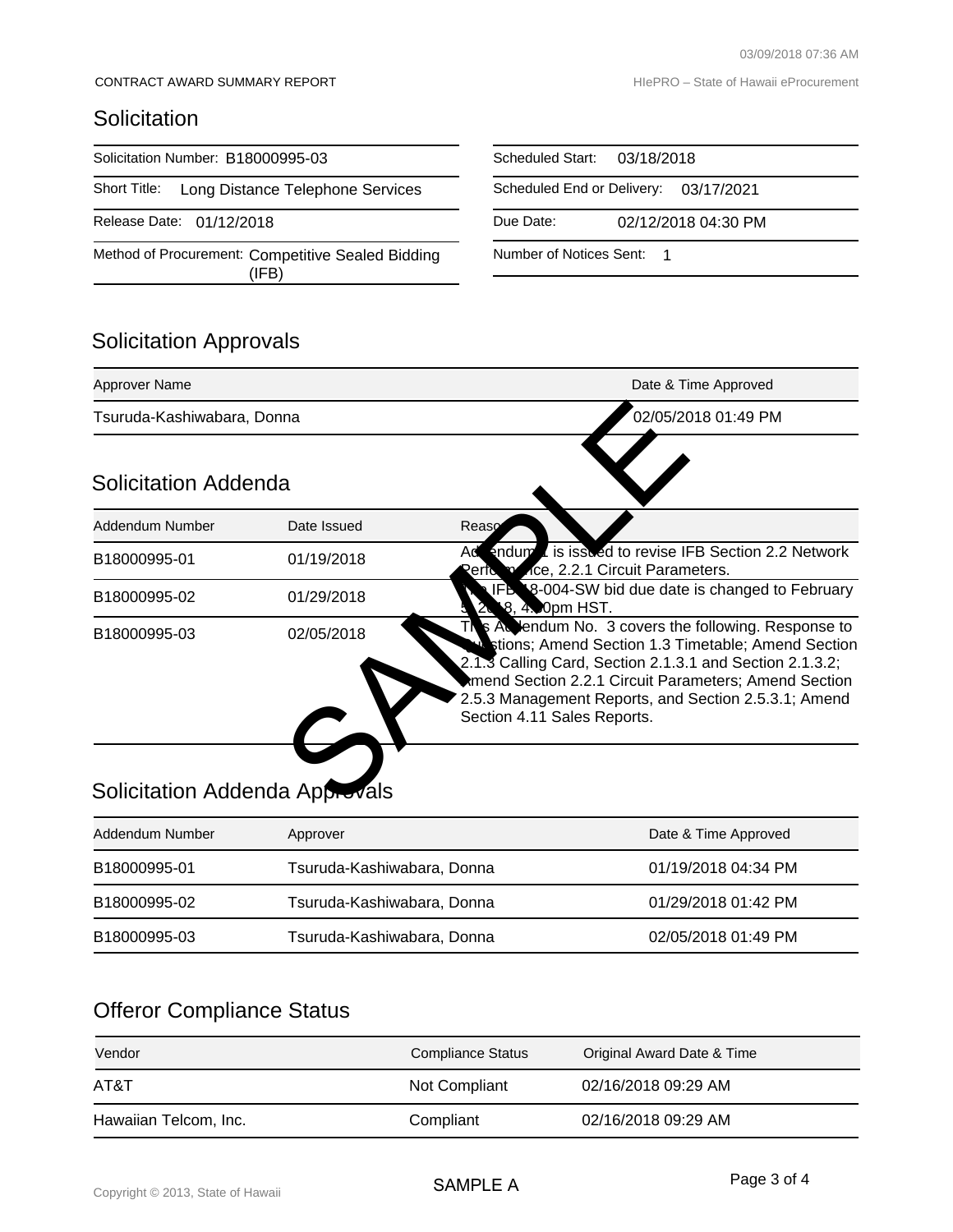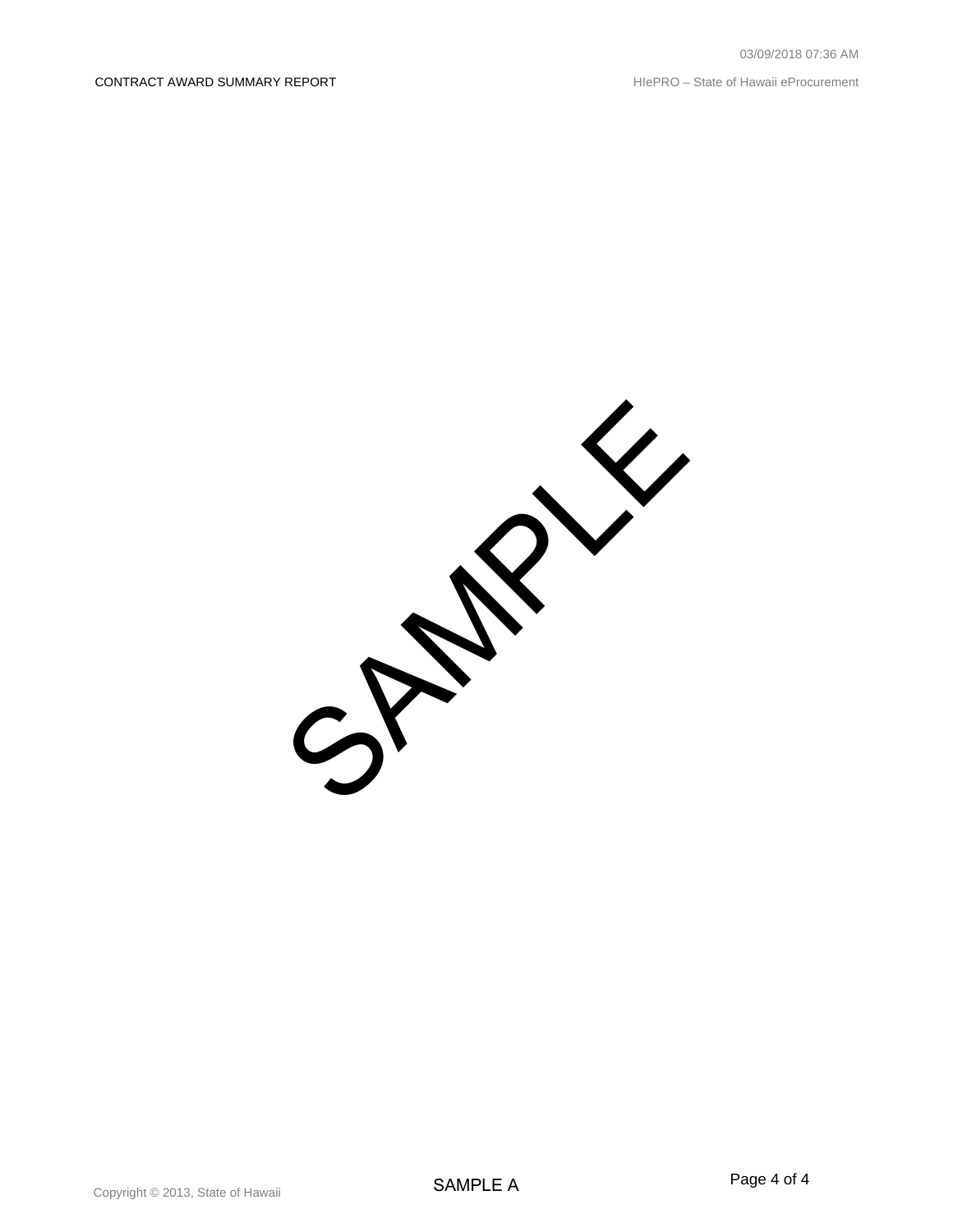

#### **STATE OF HAWAII STATE PROCUREMENT OFFICE**

## **CERTIFICATE OF VENDOR COMPLIANCE**

This document presents the compliance status of the vendor identified below on the issue date with respect to certificates required from the Hawaii Department of Taxation (DOTAX), the Internal Revenue Service, the Hawaii Department of Labor and Industrial Relations (DLIR), and the Hawaii Department of Commerce and Consumer Affairs

| <b>Vendor Name:</b>              |                                                     | <b>HAWAIIAN TELCOM, INC.</b>                |  |
|----------------------------------|-----------------------------------------------------|---------------------------------------------|--|
| <b>DBA/Trade Name:</b>           |                                                     | HAWAIIAN TELCOM, INC. or " LAWAIIAN TELCOM" |  |
| <b>Issue Date:</b>               | 02/16/2018                                          |                                             |  |
| <b>Status:</b>                   | <b>Compliant</b>                                    |                                             |  |
| Hawaii Tax#:<br>New Hawaii Tax#: | W20269406-01                                        |                                             |  |
| FEIN/SSN#:                       | XX-XXX9500                                          |                                             |  |
| $U$ #:                           | XXXXXX396                                           |                                             |  |
| <b>DCCA FILE#:</b>               | 61                                                  |                                             |  |
|                                  | Status of Compliance for this Vendor on issue date: |                                             |  |
| <b>Form</b>                      | Department(s)                                       |                                             |  |

| <b>Form</b>                            | Department(s)                                                  | <b>Status</b> |  |
|----------------------------------------|----------------------------------------------------------------|---------------|--|
| $A-6$<br>Hawaii Department of Taxation |                                                                | Compliant     |  |
|                                        | Internal Revenue Service                                       | Compliant     |  |
| COGS                                   | Hawaii Department of Commerce & Consumer Affairs<br>Compliant  |               |  |
| LIR <sub>27</sub>                      | Hawaii Department of Labor & Industrial Relations<br>Compliant |               |  |

#### **Status Legend:**

| <b>Status</b> | <b>Description</b>                                                                                                              |
|---------------|---------------------------------------------------------------------------------------------------------------------------------|
| Exempt        | The entity is exempt from this requirement                                                                                      |
| Compliant     | The entity is compliant with this requirement or the entity is in agreement with agency and actively working towards compliance |
| Pending       | The entity is compliant with DLIR requirement                                                                                   |
| Submitted     | The entity has applied for the certificate but it is awaiting approval                                                          |
| Not Compliant | The entity is not in compliance with the requirement and should contact the issuing agency for more information                 |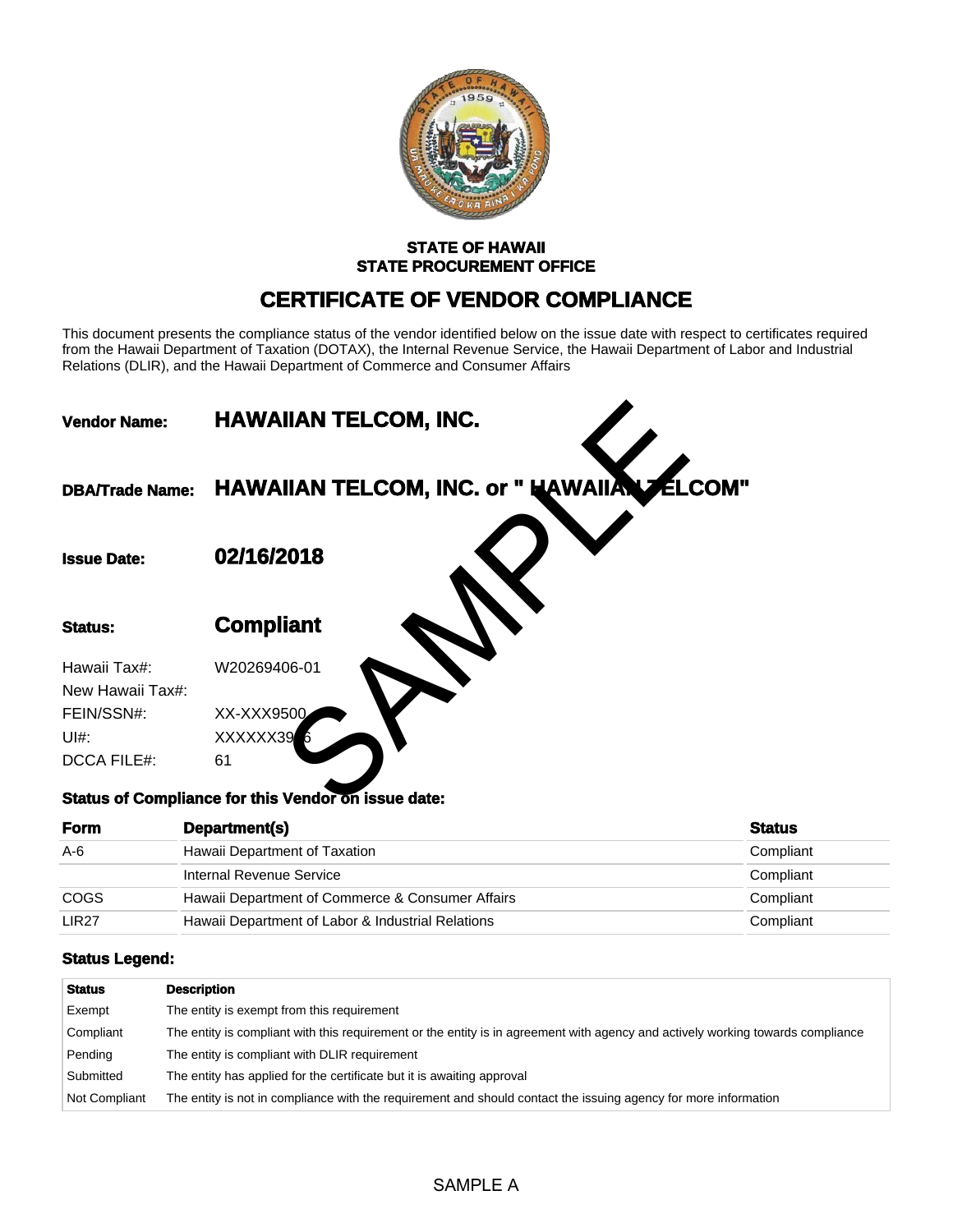## View a Solicitation Notice

# General Information

| <b>Department Solicitation</b><br>Number | HWY-C-33-18                                                                                                                                                                                                                                                                                                                                            |
|------------------------------------------|--------------------------------------------------------------------------------------------------------------------------------------------------------------------------------------------------------------------------------------------------------------------------------------------------------------------------------------------------------|
| <b>Jurisdiction</b>                      | Executive                                                                                                                                                                                                                                                                                                                                              |
| Department                               | Transportation                                                                                                                                                                                                                                                                                                                                         |
| <b>Division</b>                          | <b>Highways</b>                                                                                                                                                                                                                                                                                                                                        |
| Category                                 | Services                                                                                                                                                                                                                                                                                                                                               |
| Type of Notice                           | Competitive Sealed Bid (IFB)                                                                                                                                                                                                                                                                                                                           |
| <b>Solicitation Title</b>                | Furnishing and Maintain g Tra<br>Ic Control, Kamehameha Highway to Pali<br>Highway and Vineyal & Rive to Punchbowl Street                                                                                                                                                                                                                              |
| <b>Solicitation Description</b>          | The orisist of furnishing and maintaining traffic control<br>The scope of w<br>devices at pecify dlocations within the highway right-of-way, everyday,<br>sluding Saturalys, Sundays and State holidays as observed. Locations:<br>Kameha heha Hwy. to Pali Hwy., Honolulu bound and Vineyard Blvd. to<br>Punci bowl St., east bound, right turn lane. |
| <b>Release Date</b>                      | 03/01/2018                                                                                                                                                                                                                                                                                                                                             |
| Offer Due Date & Time<br>(HST)           | 03/22/2018 02:00 PM                                                                                                                                                                                                                                                                                                                                    |
| <b>Interested Vendor List</b>            |                                                                                                                                                                                                                                                                                                                                                        |
| Include Interested<br><b>Vendor List</b> | No                                                                                                                                                                                                                                                                                                                                                     |
|                                          | <b>Pre-Offer Conference Information</b>                                                                                                                                                                                                                                                                                                                |
|                                          |                                                                                                                                                                                                                                                                                                                                                        |
|                                          |                                                                                                                                                                                                                                                                                                                                                        |
|                                          | <b>SAMPLE B</b>                                                                                                                                                                                                                                                                                                                                        |

# Interested Vendor List

# Pre-Offer Conference Information